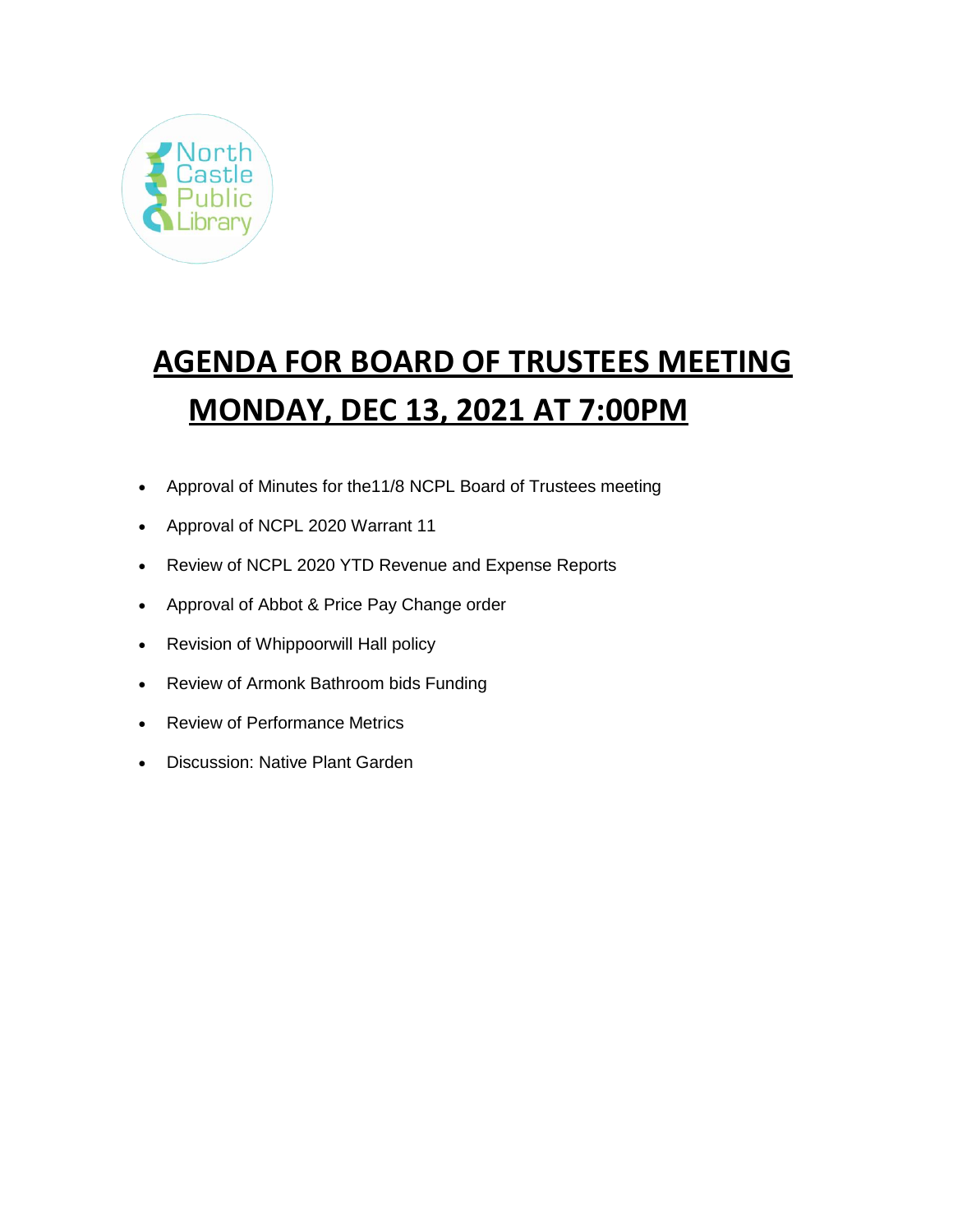

# Library Board of Trustees December 13th

Meeting Minutes North Castle Public Library

Dec 13, 2021 at 11:00 AM EST

# **Attendance**

# **Members Present (Remote):**

Diane Borgia, Brian Harp, Farva Jafri, Jeanne Lapsker, Kim Longo, Edie Martimucci, Stephanie Paul, Scott Stopnik

## **Guests Present (Remote):**

Saleem Hussain - Town Board, Barbara Vircillo - Friends of North Castle Library, Susan Grieco - Library

I. Call to Order

Meeting called to order 7:03 pm and will be recorded.

Announcement that Jeanne Lapsker will be leaving the board.

In January we need to elect the new board officers. Please contact Scott with nominations or if you are interested in an officer position. Scott will be reaching out prior to the January meeting.

II. Approval of Minutes for the November 8, 2021 NCPL Board of Trustees Meeting

November 8, 2021 Library Board Meeting Minutes (1).pdf

## **Motion:**

Motion to approve the minutes.

Motion moved by Diane Borgia and motion seconded by Stephanie Paul. All approved

III. Approval of NCPL 2021 Warrant 11

(AP GL Reports are attached). Total expenses included in Warrant 11 are \$39,717.39 of which the Friends are paying \$6629.09. Thank you to the Friends for their continuing support! Stephanie Paul has reviewed all invoices in the warrant and supports their approval. Thanks to Abbas Sura and Patrick Ricci for their financial support of NCPL!

Lib AP GL November 2021.pdf

Stephanie had some questions on the warrant:

• Why does the encumbered amount say 0?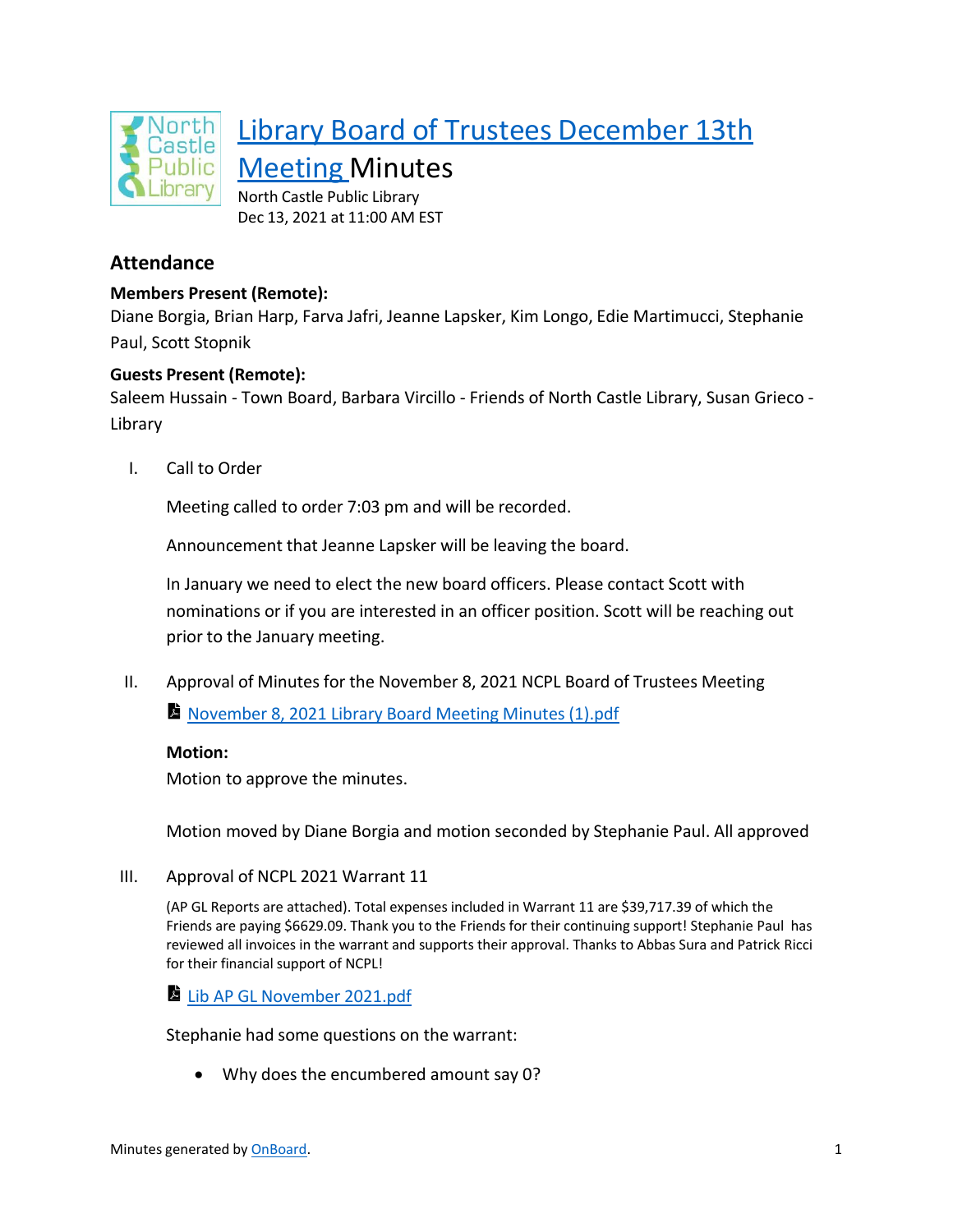- o Abbas compiles this report and Edie does not know.
- o Stephanie expects it to show encumbered about and payment
- o Edie will ask Abbas
- These questions do not impact the warrant review itself.

Scott:

- The Friends contribute to the library to enhance to funding provided by grants and the state budget
- We need to enforce helping each other in their missions
- The missions are different but they are aligned.
- It may make sense to meet with the Friends outside of the monthly board meeting to discuss other ideas to the betterment of the library

Barbara agrees we all need to work to the betterment of the library

#### **Motion:**

Motion to approve the warrants.

Motion moved by Stephanie Paul and motion seconded by Scott Stopnik. All approved

- IV. Review of NCPL 2021 YTD Revenue and Expense report
	- Lib Rev Exp Nov 2021.pdf

NCPL Revenue & Expense Report (2018 - 2021) - Updated 12-1-2021.xlsx

The elevator is over budget

The money was in state aid and never moved to capital accounts. At a later date this was moved to state aid without a memo to record this. The two highlighted items came from that conversation. This has now been fixed but there is no correspondence on this. We need the line items.

We are not seeing the transparency of what is being done - we are only seeing totals. It is difficult to track when we don't see the line items. This needs another meeting with Abbas. We need either a monthly or quarterly accounting of our finances. Budgeting will be more stringent in 2022 and more appropriate to track next year.

Are the questions to Abbas clear? Does Abbas need to be brought into this conversation?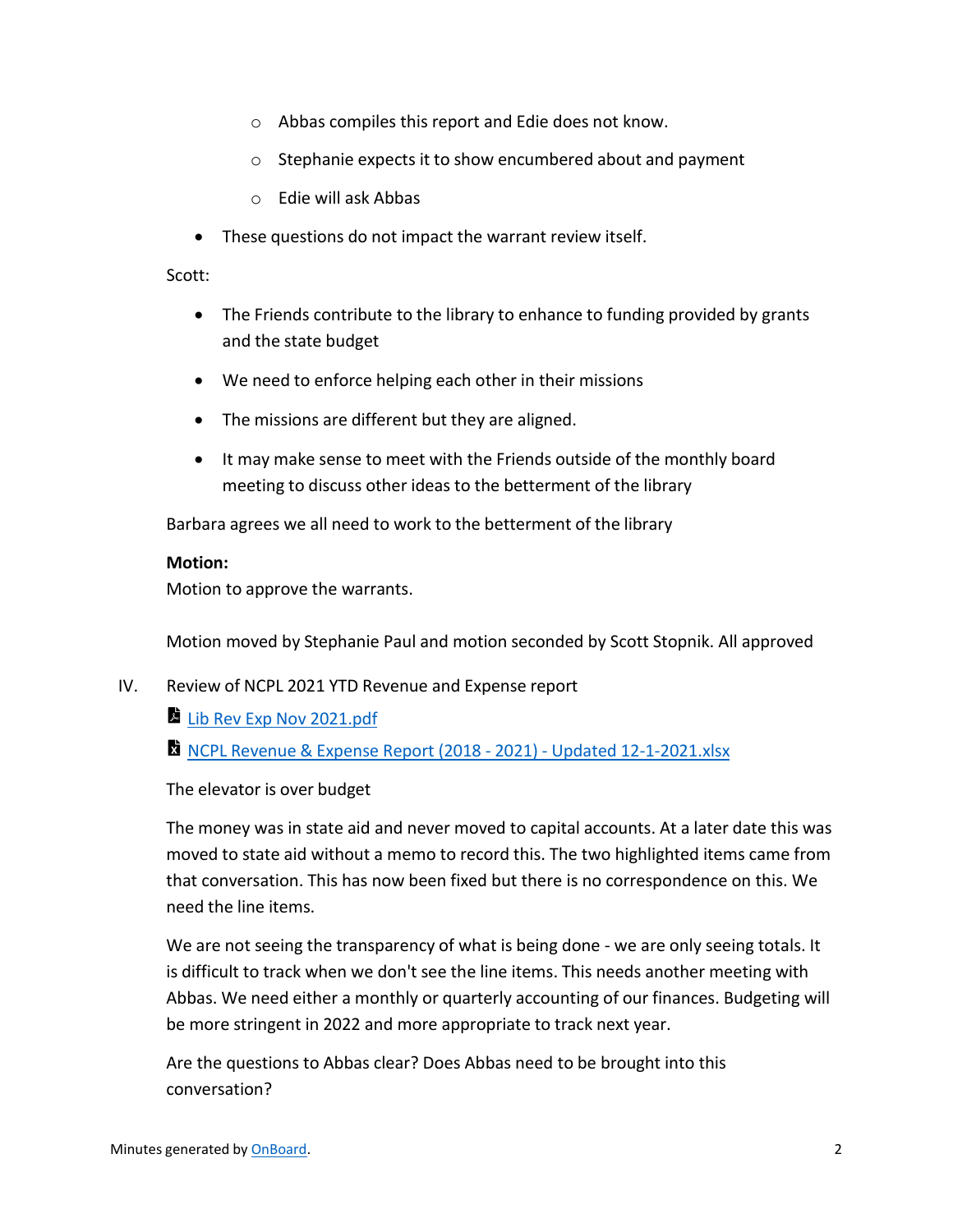Have we asked Abbas for backup documents?

#### V. Approval of Abbott & Price change order #2

Library wall was in poor condition with cracks, stains and in need of painting. While Stucco was being applied to elevator, repairs to the woodwork, and stucco was done while masons were on site.

#### Abbott and price change order stucco.pdf

When the elevator structure got to the point masonry was needed on the outside, it exposed the original library wall which had discoloration and rotting wood. The masons were there and can repair and make this look like new. The decision was to fix the cracks, rotting support wood and resurface the entire area. it now looks beautiful. The work was needed to be completed prior to the shrubbery being replaced. The total of the change order was \$10,981.29 which is the sum of the flooring in lieu of carpet plus the stucco work.

#### **Motion:**

Motion to approve the change order for \$10,981.29

Motion moved by Scott Stopnik and motion seconded by Brian Harp. All approved

#### VI. Approval of Whippoorwill Hall policy revise

**proposed wording Whippoorwill Theater policy revise.docx** 

The background of this policy change was to ensure the Theater was not used for political and/or religious activities.

For clarification - what does commercial mean? This is selling anything on behalf of a 3rd party. it is different from 3rd party programming because it is for the benefit of the library patrons. When someone comes in as a public service, they can provide a tip to the attendees for the patrons' benefit. The vendor cannot solicit the business of the patrons. This is different than a targeted program. This is the policy for Whippoorwill Hall. This mirrors the library bylaws. This is a policy for the hall but is also incorporated into the bylaws. This applies to the entire library. Barbara brought up that music providers are marketing their services for private lessons.

Saleem's comment - this might not be clear for others reading this and it may need more clarity. Should the town attorney review?

Scott - we are a specific type of library and as part of the charter we are not permitted to sell any services.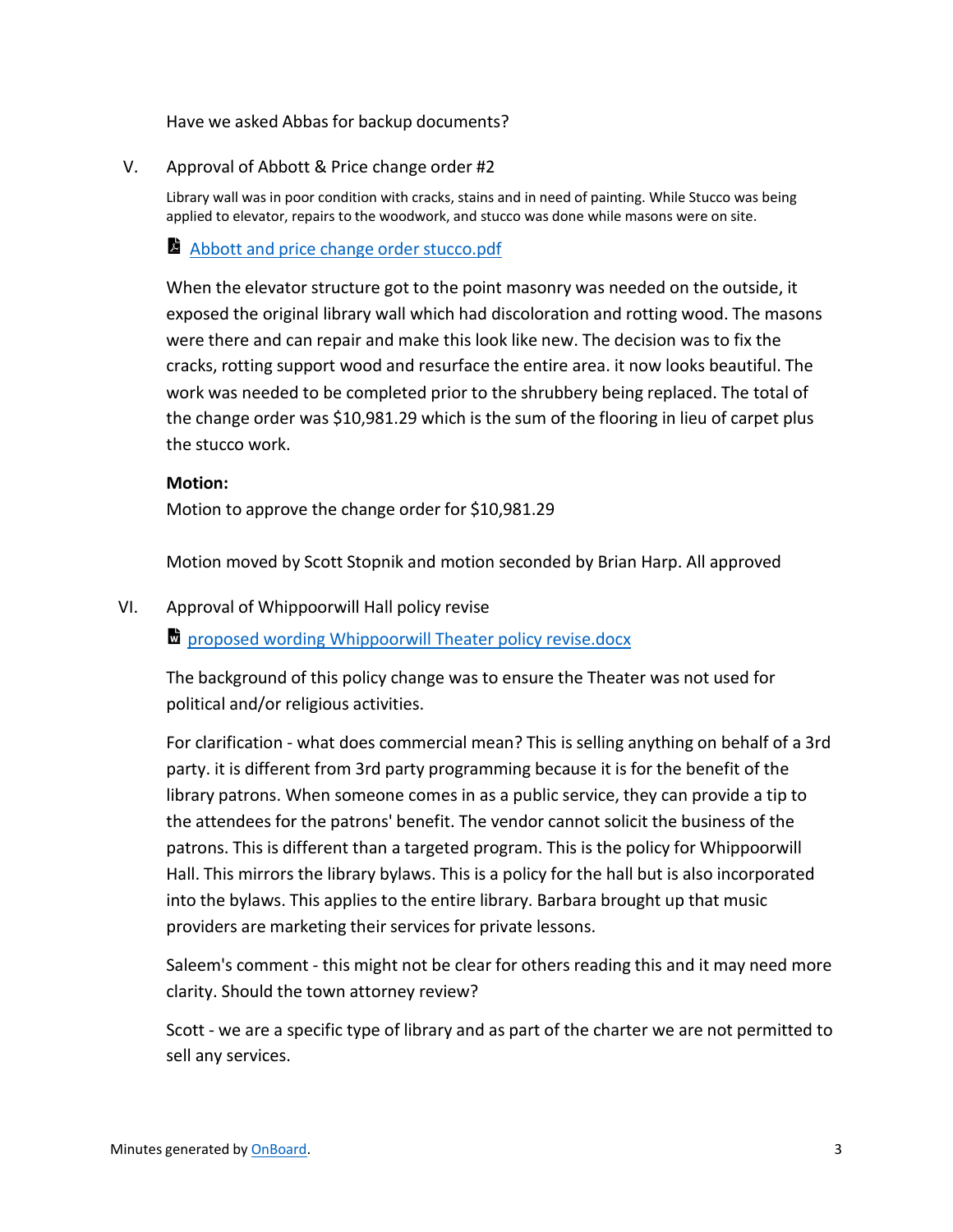This will be tabled until the next board meeting . The board also asks to see the entire document.

#### **Motion:**

Motion to table until the review and comments are complete.

Motion moved by Scott Stopnik and motion seconded by Brian Harp. All approved

#### VII. Review of Performance Measures

**R** NCPL Electronic Circulation and Museum Passes - thru Nov 2021.xlsx

#### VIII. For Discussion: Native Plant Garden funding

TE account for this donor had never been set up after being asked a year ago. This was to be another funding source for the creation and maintenance of our gardens

#### **T** request to set up TE account 2020.docx

Jeanne has wanted to make the front of the Armonk library more attractive. This started as an Eagle scout project. Native plants start modestly and take about three years for full development. Edie was able to get some assistance from the Elks club. Edie was approached buy the Elks who were willing to fund this. They are funding \$500 for Armonk as they are ready for this. When the ramp is complete for NWP the Elks will help with this landscaping as well. The Elks is willing to fund any program we come up with. they will be a new funding source. We will need to setup a new TE account for each project to ensure the donor is able to see that the money was earmarked for a specific project.

#### **Motion:**

Motion to create a new TE account for this purpose

Motion moved by Jeanne Lapsker and motion seconded by Scott Stopnik. All approved

#### IX. Discussion: Bid documents NCPL Restroom Alterations

This document had come in after my email had gone out to the Board. Please advise how to proceed: Lowest bidder is 50k higher than budget left in Capital Account H10. Discussion as to where funds should come from

We approved to accept the lowest bidder but this is \$25k more than what is left in the account. We need to determine where this funding is coming from.

Has Edie coordinated with Abbas on this?

Based on the revenue and expense reports, there areas that are under budget.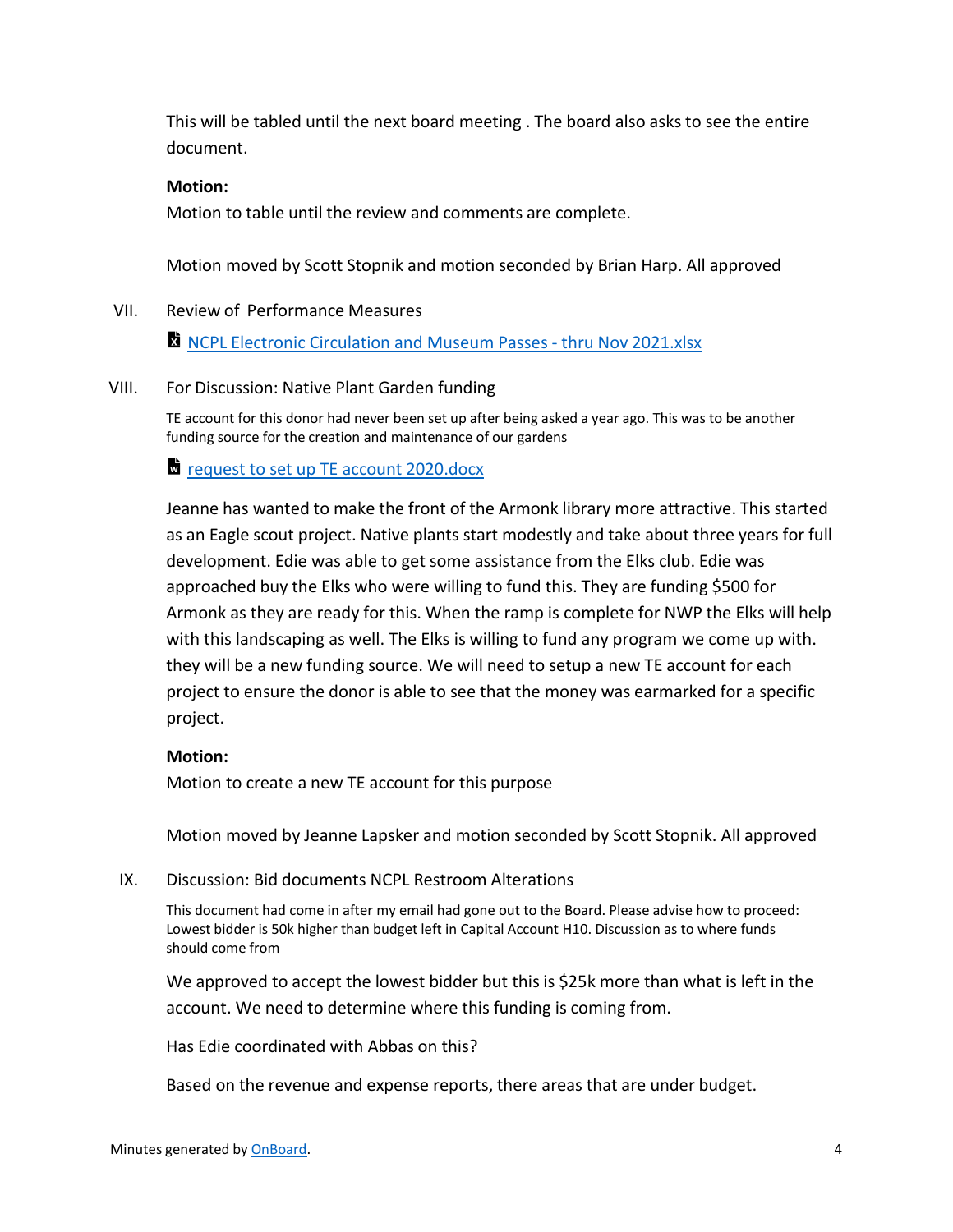Edie does not have full visibility into the fund balance. Abbas was not able to tell Edie either at this time.

When you look at the revenue and expense report there are two highlighted items. These are items that need clarifications,

We need to be given a monthly report on the fund balance. Edie met with Kevin, Scott and Abbas and requested information of the fund balance. She has also send emails. Saleem requested a copy of this email and he will take it forward.

We will address this once we have more information on the fund balance,

These are based on bid documents. We do know how long before we have to notify the bidders. Scott asked to find out when this deadline is. We might need to put this out to bid again by rejecting all the bids.

X. Future agenda items

These topics should be on the meeting agenda each month:

- The status of website,
- NWP signage,
- Long term strategy
- Mission and vision for North White Plains Community Center
- Status of the Community Center

NWP signage - Jamie had health issue and did not have any update. Saleem asks for updates from Kevin prior to each meeting

The NWP construction update should be reporting on monthly. This is reported on every 2 weeks to the Town board.

Scott - we need to start meeting in person again and have these meetings in NWP on occasion. It will be best to meet in person for the LT strategy as that would be a full meeting workshop. We can also request that meetings be hybrid so others can join remotely.

NWP construction update: There is now heat in the building. The library did not have heat for several months. The storage room off the gym now has many pipes. The gym still has the most equipment. They are working on the ladies room. The multi-purpose room is usable but there is no sink yet. The shower is installed in the ladies room. Saleem